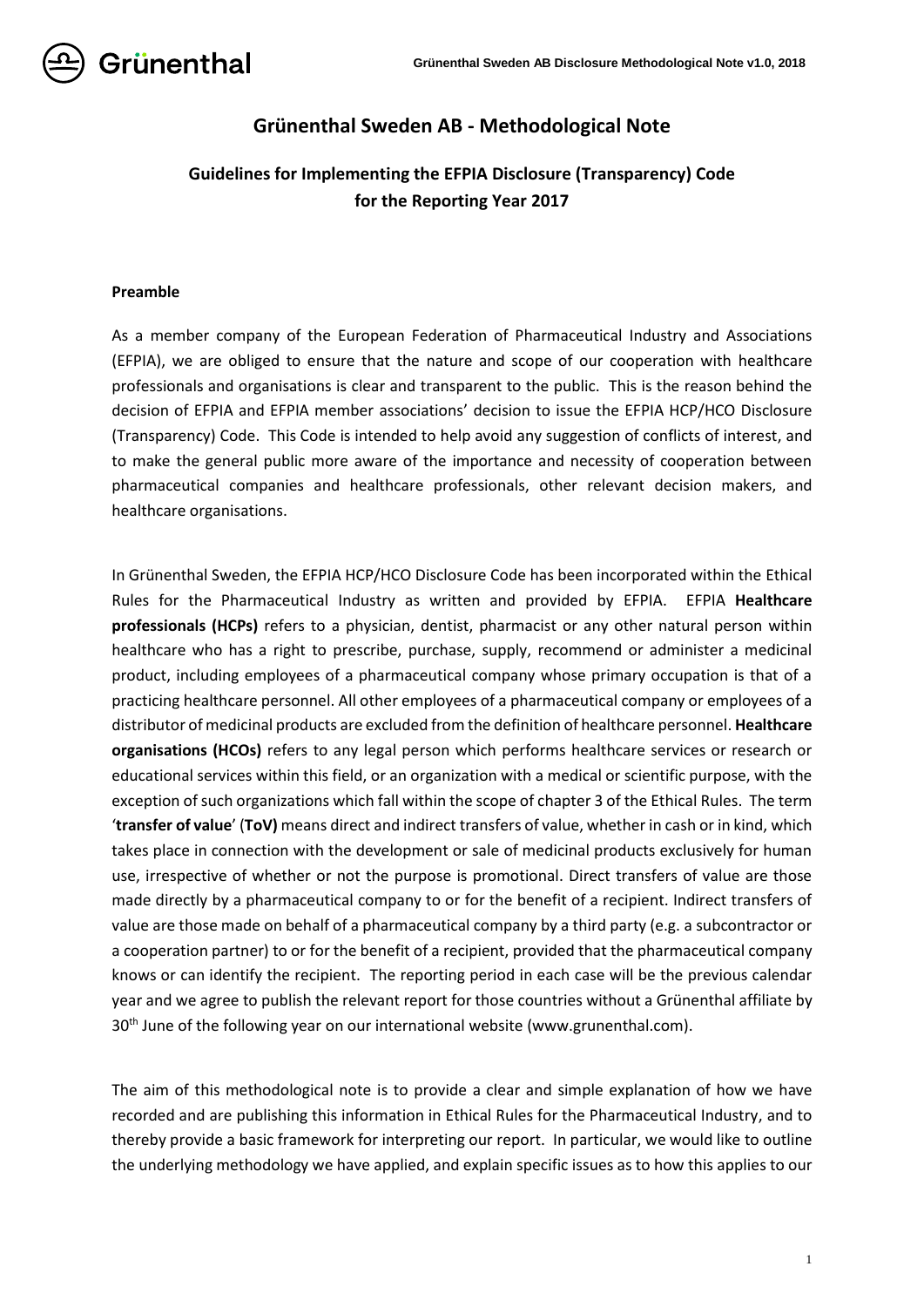published information. In the event of any doubt over whether the details of any specific ToV need to be published, we have assumed in the interests of transparency that such details should be published. We have only refrained from publishing the details of those ToV where this is clearly not required by EFPIA.

This guideline is structured as follows: Each question is followed by an explanation and/or an example scenario, and specific details of how we have complied with the requirements set out in the EFPIA Ethical Rules for the Pharmaceutical Industry.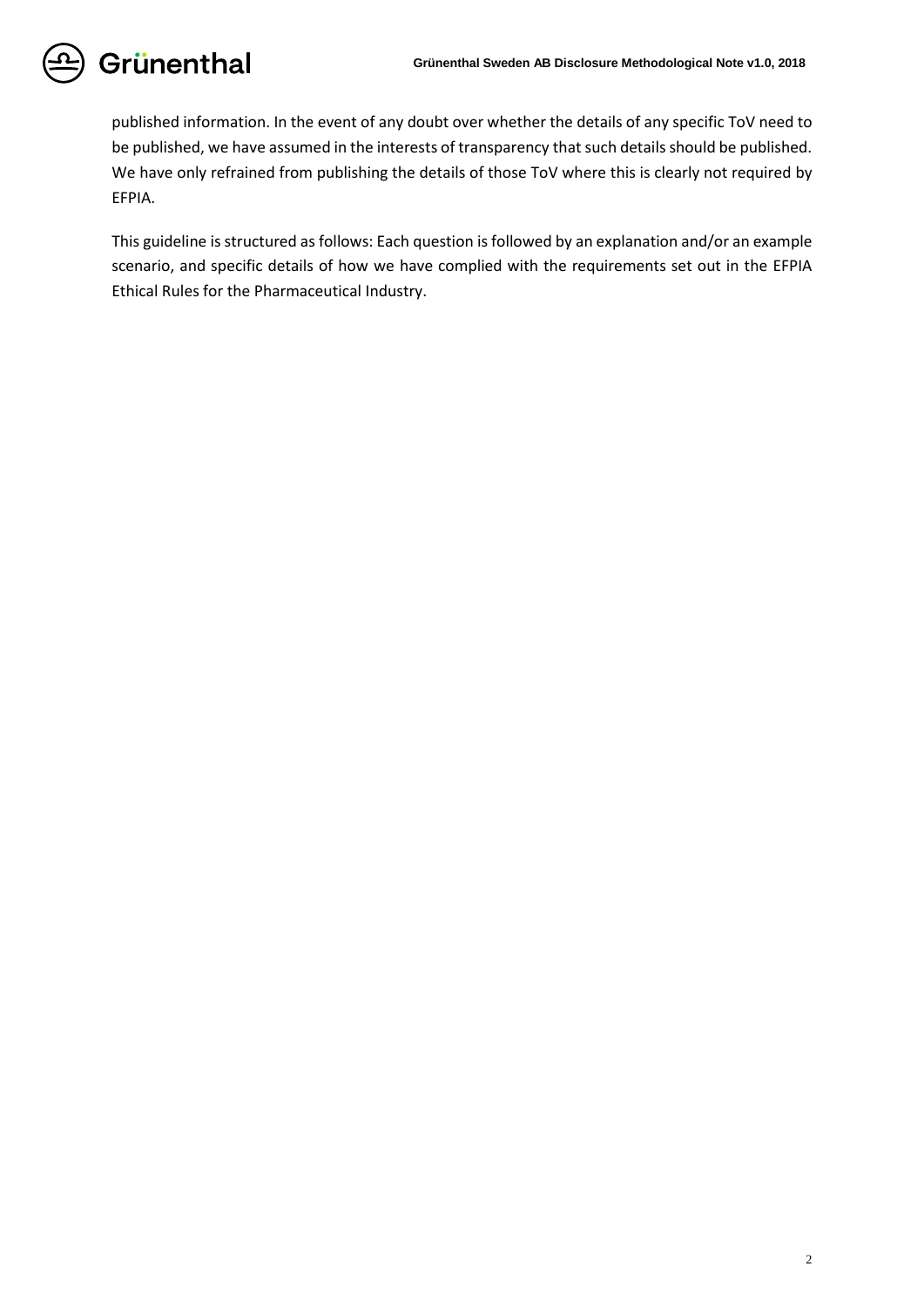

# **CONTENTS**

|    | 1.                                                                              |                                                                           |
|----|---------------------------------------------------------------------------------|---------------------------------------------------------------------------|
|    | 2.                                                                              |                                                                           |
|    | 3.                                                                              |                                                                           |
|    |                                                                                 |                                                                           |
|    | 1.                                                                              |                                                                           |
|    | 2.                                                                              |                                                                           |
|    | 3.                                                                              |                                                                           |
|    | 4.                                                                              |                                                                           |
|    | 5.                                                                              |                                                                           |
|    | 6.                                                                              |                                                                           |
| 7. | Recording of ToVs granted to universities and other educational establishments8 |                                                                           |
|    | 8.                                                                              |                                                                           |
|    | 9.                                                                              |                                                                           |
|    |                                                                                 |                                                                           |
|    | 1.                                                                              |                                                                           |
|    | 2.                                                                              |                                                                           |
|    | 3.                                                                              | Continuous professional development events - registration fees10          |
|    | 4.                                                                              | Continuous professional development events - travel and accommodation     |
|    | 5.                                                                              | Continuous professional development events - organisation by an events    |
|    | 6.                                                                              | Continuous professional development events - costs for internal events 11 |
|    | 7.                                                                              |                                                                           |
|    | 8.                                                                              | Service and consultancy fees - reimbursement of expenses  12              |
|    | 9.                                                                              |                                                                           |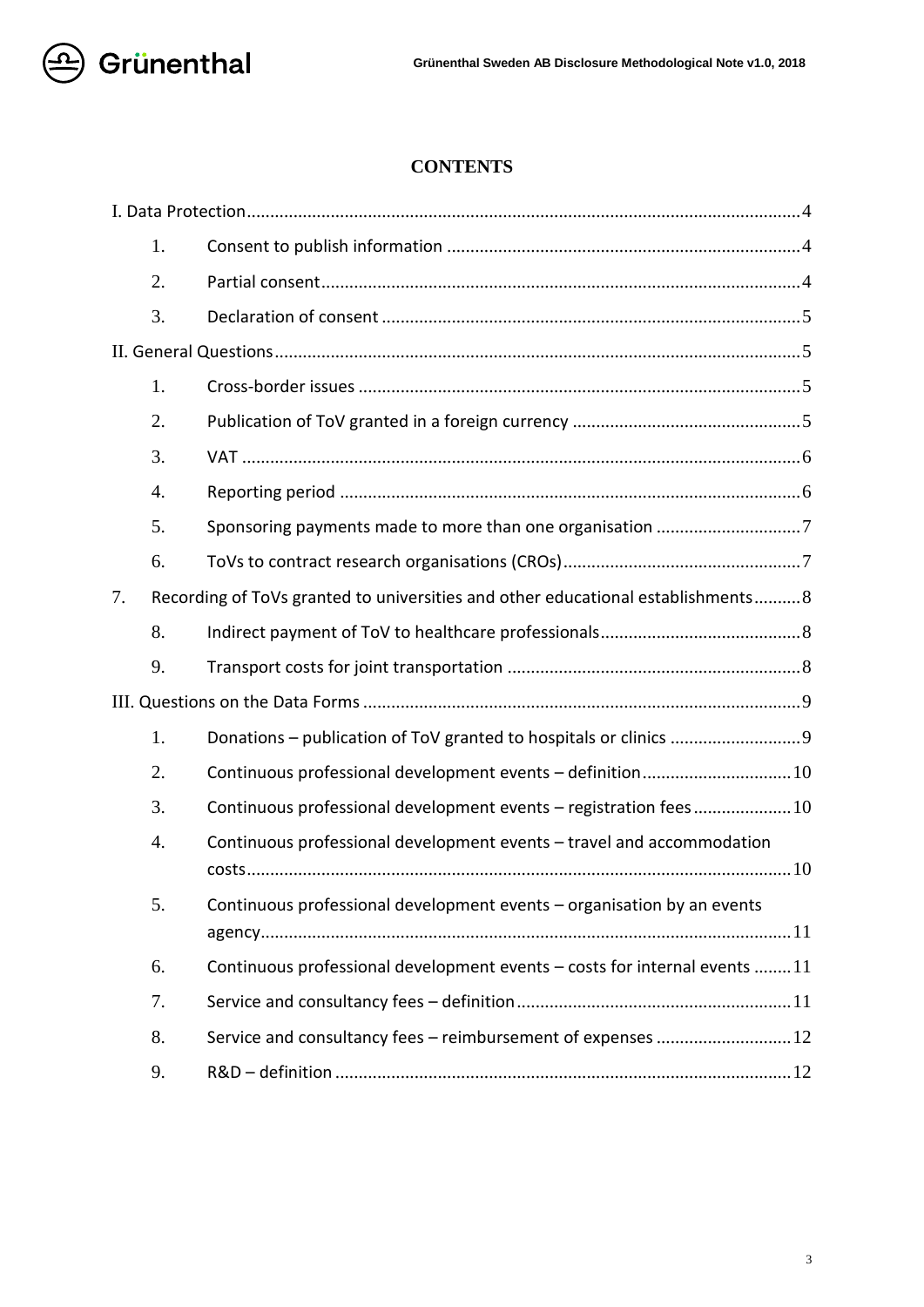

## <span id="page-3-0"></span>**I. DATA PROTECTION**

## <span id="page-3-1"></span>1. **Consent to publish information**

1.1 **Question**

*How important is the permission from the healthcare professionals or organisations concerned in terms of publishing the information?*

#### 1.2 **Legal background**

Every individual person is entitled by law to protection of data relating to them. This basic right covers the recording, processing and dissemination of any personal information, whereby any of these shall require the specific consent of the person affected. There are strict requirements for any such consent – it must be explicit, it needs to be visually highlighted in any contractual texts or similar documents and must be clearly and transparently worded. Data protection legislation does not apply to organisations therefore consent to disclose has not been obtained from healthcare organisations.

### 1.3 **Our approach**

We require all healthcare professionals to indicate their consent for us to publish details of any ToV they receive from us when engaging services from said individuals. If consent is denied, we publish the total value of the ToV without specifying the name of the recipient as part of an aggregate disclosure. If consent is revoked after publication of data, we will adjust the published report within 10 working days.

## <span id="page-3-2"></span>2. **Partial consent**

## 2.1 **Question**

*When a healthcare professional only agrees to publication of some of the relevant information, despite our efforts to obtain full consent, what is reported?*

#### 2.2 **Example**

This situation may arise, for instance, where the healthcare professional agrees to the publication of details of some consultancy fees but not others.

## 2.3 **Our approach**

If only partial consent to publication is given, all ToVs provided to that individual in the stated reporting period are disclosed as an aggregate disclosure.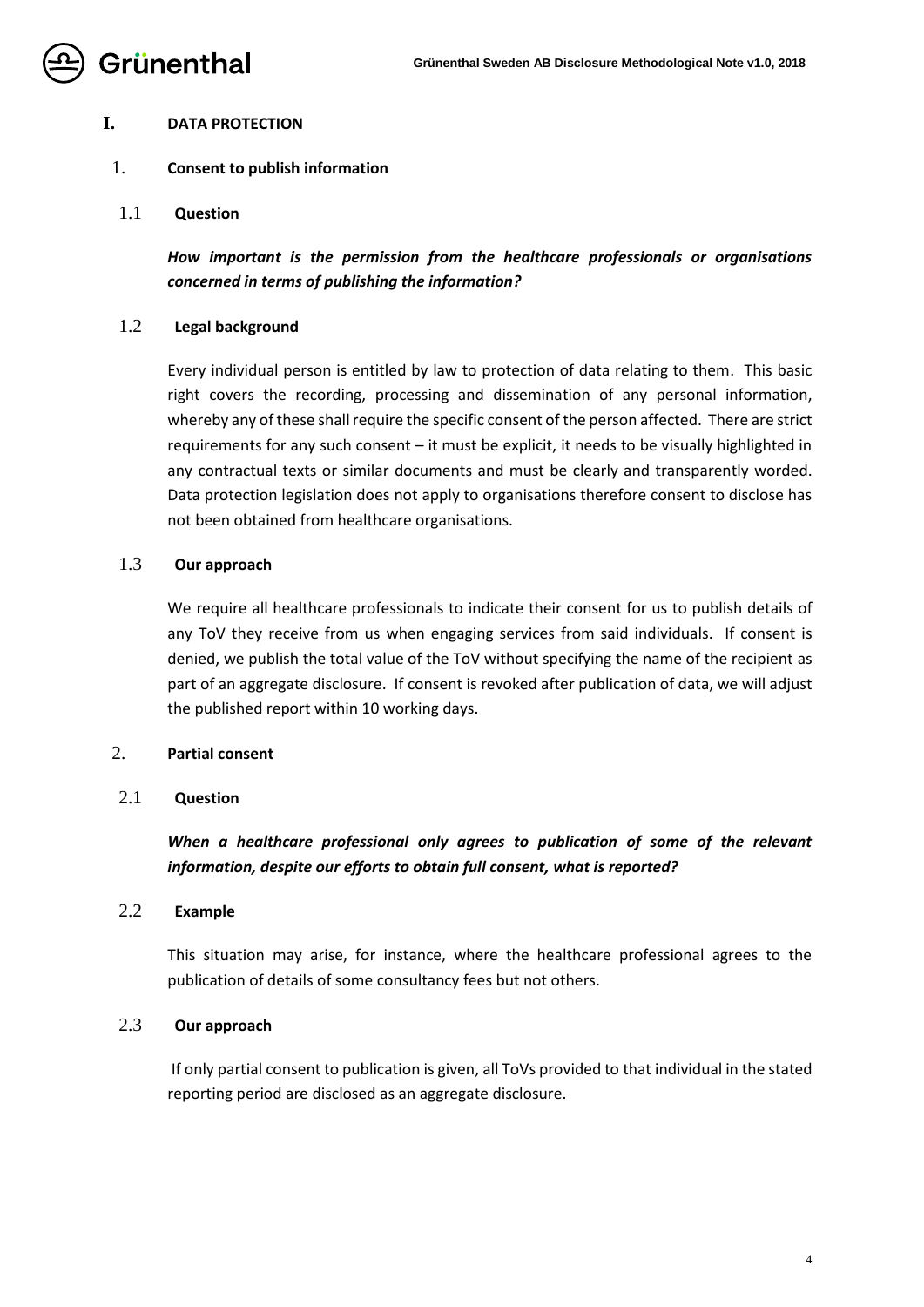

## <span id="page-4-0"></span>3. **Declaration of consent**

3.1 **Question**

## *What sort of declaration of consent is our data processing based on?*

3.2 **Our approach**

All HCPs whose main address is in Sweden and who receive a ToV from Grünenthal are requested to provide consent to disclose details of any ToV they receive from us. This is done as part of a written agreement that both parties agree to. HCPs may withhold their consent at the point of request, or they may subsequently revoke their consent where previously granted.

#### <span id="page-4-1"></span>**II. GENERAL QUESTIONS**

- <span id="page-4-2"></span>1. **Cross-border issues**
- 1.1 **Questions**

## *When we provide ToVs to a healthcare professional or organisation based in another European state without a Grünenthal affiliate operating in it, how is this reported?*

#### 1.2 **Examples**

A cross-border situation exists when the pecuniary ToV is granted in a country other than the country in which the healthcare professional or organisation is based, has their practice or main office. This sort of situation includes those cases where we, as a SE-based subsidiary of the Grünenthal Group commission a consultancy agreement with a doctor based in Italy.

### 1.3 **Our approach**

Any pecuniary ToV which any subsidiary of Grünenthal Group grant to healthcare professionals or organisations based in another *European member state* our capacity as a SE subsidiary of the Grünenthal Group is published by our affiliated company based in that country. In the example given above, this would be our Italian affiliate. In the event that we do not have a local affiliate in the country that a recipient healthcare professional is based, we will publish the information on our international website (www.transparency.grunenthal.com).

## <span id="page-4-3"></span>2. **Publication of ToV granted in a foreign currency**

## 2.1 **Question**

*What do we do when the ToV is granted in any currency other than SEK?*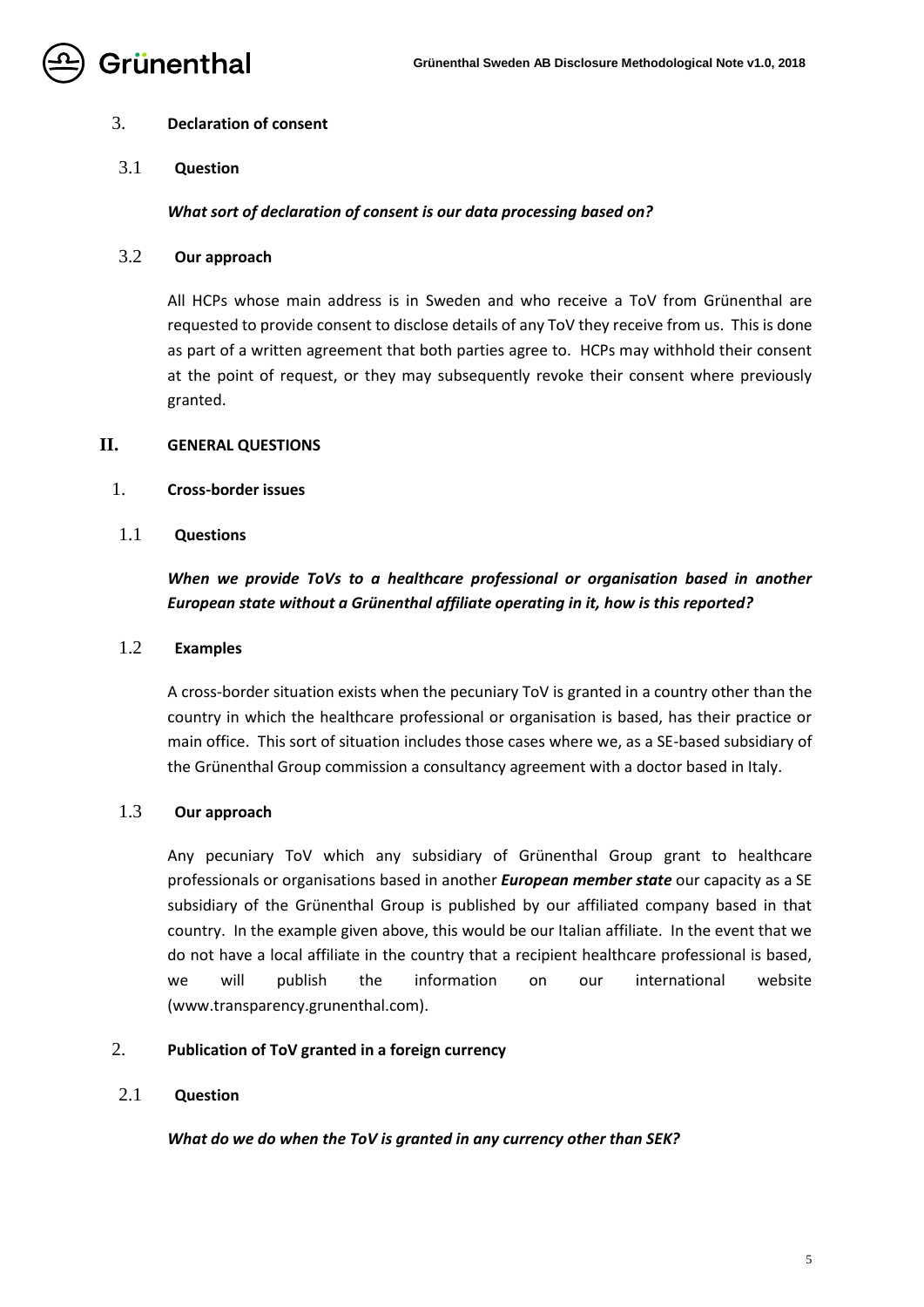

## 2.2 **Example**

A doctor based in Sweden receives a consultancy fee for providing services in Germany, and the fee is paid in Euros.

## 2.3 **Our approach**

All ToV specified in our report is published in the denomination of the local currency of the respective country. If the original payment was not made in local currency, we convert the amount using the average exchange for the month in which the ToV was paid (applicable for grants and donations as well as fees), or for the month when the meeting was held (related costs e.g. registration, travel and accommodation costs).

In case of R&D related activities where the original payment was not made in local currency, we convert the amount using the average exchange of the year in which the ToV was paid.

## <span id="page-5-0"></span>3. **VAT**

## 3.1 **Question**

## *Do the figures we publish indicate VAT?*

## 3.2 **Background**

The EFPIA Disclosure Code permits publication of gross or net figures (i.e. including or excluding VAT).

## 3.3 **Our approach**

We publish the ToVs paid to individuals after any applicable deductions have been made, and ToVs paid to healthcare organisations as gross amounts, i.e. inclusive of VAT.

## <span id="page-5-1"></span>4. **Reporting period**

## 4.1 **Question**

## *If more than one reporting period is applicable in association with a ToV, how is this reported?*

## 4.2 **Example**

This situation may arise in the event that a healthcare professional agrees during one reporting period to appear as a guest speaker at an event, but this event then actually takes place in the following reporting period. Another potential example is where a ToV is granted in one reporting period, but relates to an event taking place in the next or previous reporting period.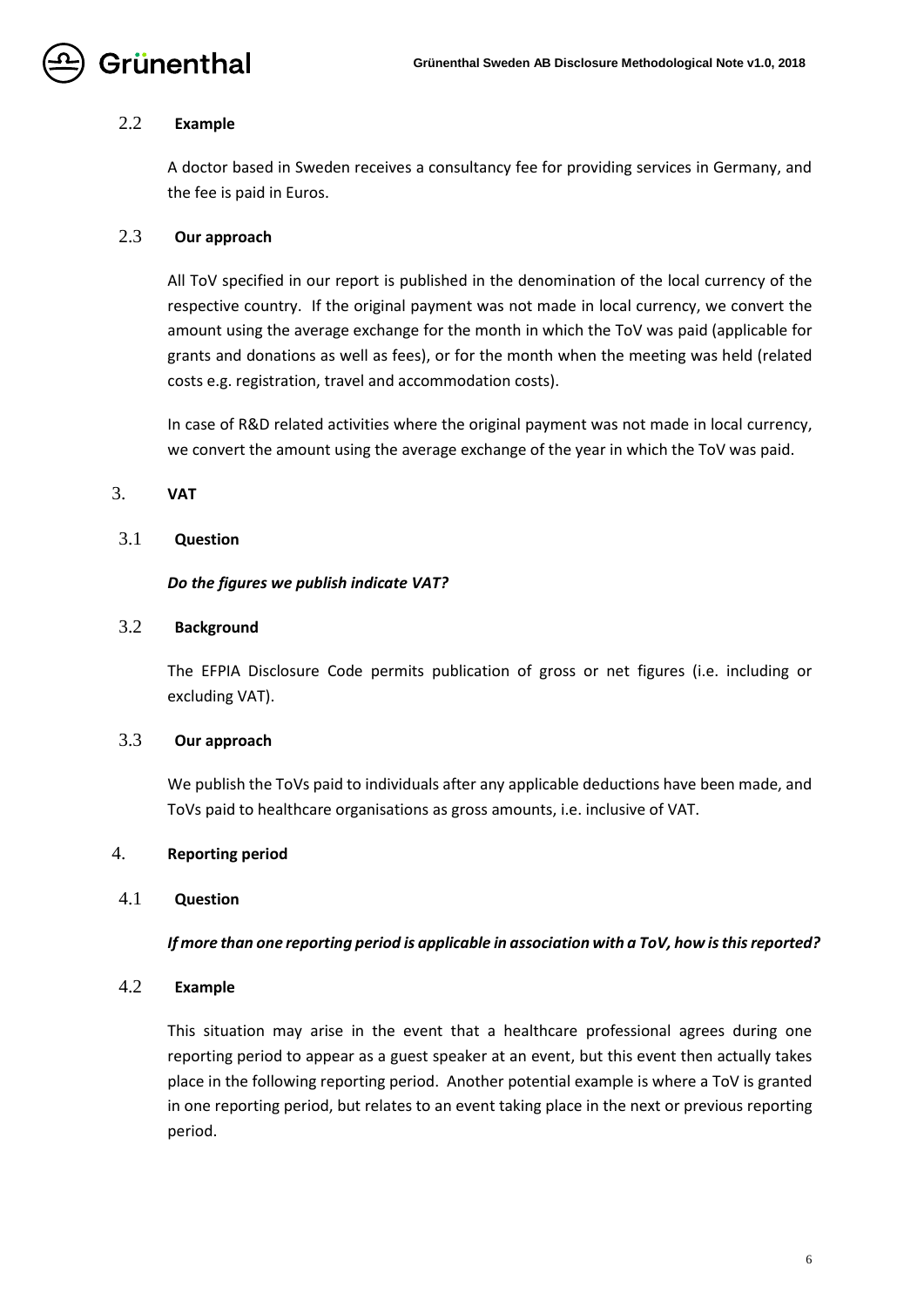

## 4.3 **Our approach**

We publish ToV according to the reporting period in which the ToV was actually granted / financially processed to the healthcare professional. All paid amounts related to grants and donations and fees are reported according to the year of the actual payment (even if this differs to the year in which the activity took place).

All meeting related costs (registration, travel and accommodation also in connection with a fee) are published according to the year in which the meeting took place.

If for any reason our internal accounting practices should change, we remain committed to ensuring all ToVs subject to publication are disclosed.

#### <span id="page-6-0"></span>5. **Sponsoring payments made to more than one organisation**

## 5.1 **Question**

*When we have a sponsoring agreement with several healthcare organisations, how is this reported?*

## 5.2 **Our approach**

Generally, we publish details of ToVs on an individual basis in accordance with LIF's Ethical Rules for the Pharmaceutical Industry. If an individual ToV can be allocated *pro rata* to the known organisations, these shares are published under the name of the respective organisation.

If such an allocation is not possible, an assumption is made that each organisation receives an equal share and we publish this accordingly.

#### <span id="page-6-1"></span>6. **ToVs to contract research organisations (CROs)**

## 6.1 **Question**

*In the event of a ToV being granted to a contract research organisation (CRO), how is this reported?*

#### 6.2 **Background**

Contract / clinical research organisations are research organisations that provide clinical study planning and execution services to companies in the pharmaceutical sector in return for payment.

## 6.3 **Our approach**

Generally, we do not publish details of any ToV granted to any CROs whose services we retain. The exceptions are those cases where: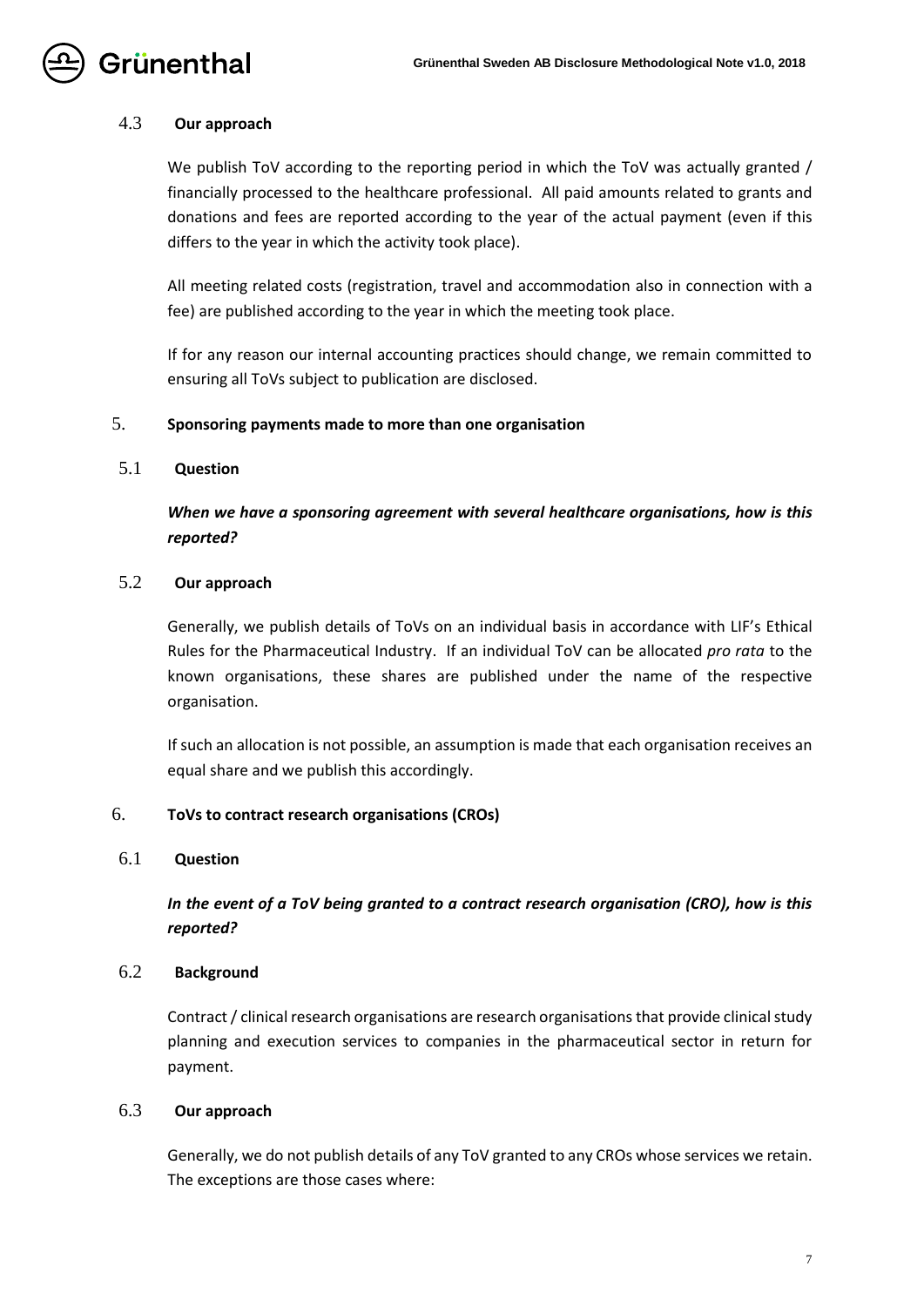- the CRO is comprised of healthcare professionals or has links to a medical institution (like a university hospital or a publicly-run organisation). In such case, the CRO is considered to be an organisation and details of any ToV granted to it will be published by us individually in accordance with the general regulations.
- the CRO is used to indirectly provide ToVs to healthcare professionals ("pass-through costs"). In such cases, we publish the individual details of each of these ToVs, indicating the relevant recipient healthcare professional in each case.

## <span id="page-7-0"></span>7. **Recording of ToVs granted to universities and other educational establishments**

## 7.1 **Question**

# *If ToVs are granted to universities and other educational establishments, how are these reported?*

## 7.2 **Our approach**

Generally speaking, any ToV we may grant to universities and other educational establishments are not covered by EFPIA. We only publish details of such ToVs in the event that they indirectly find their way to a healthcare organisation, such as a university hospital, or one or more healthcare professionals. In such cases, we publish the details of each of those ToV under the name of the university or other educational establishment to which they were granted.

## <span id="page-7-1"></span>8. **Indirect payment of ToV to healthcare professionals**

## 8.1 **Question**

*If ToVs are paid to healthcare professionals indirectly via third parties, how are these reported?*

## 8.2 **Our approach**

In the event that we become aware that ToVs granted by us to a third party have been passed on to healthcare professionals, or those persons have benefitted from such, we will generally publish the details of each of those ToV under the name of the relevant healthcare professional.

## <span id="page-7-2"></span>9. **Transport costs for joint transportation**

## 9.1 **Question**

*When there are transport costs for the transportation of groups of healthcare professionals, how are these reported?*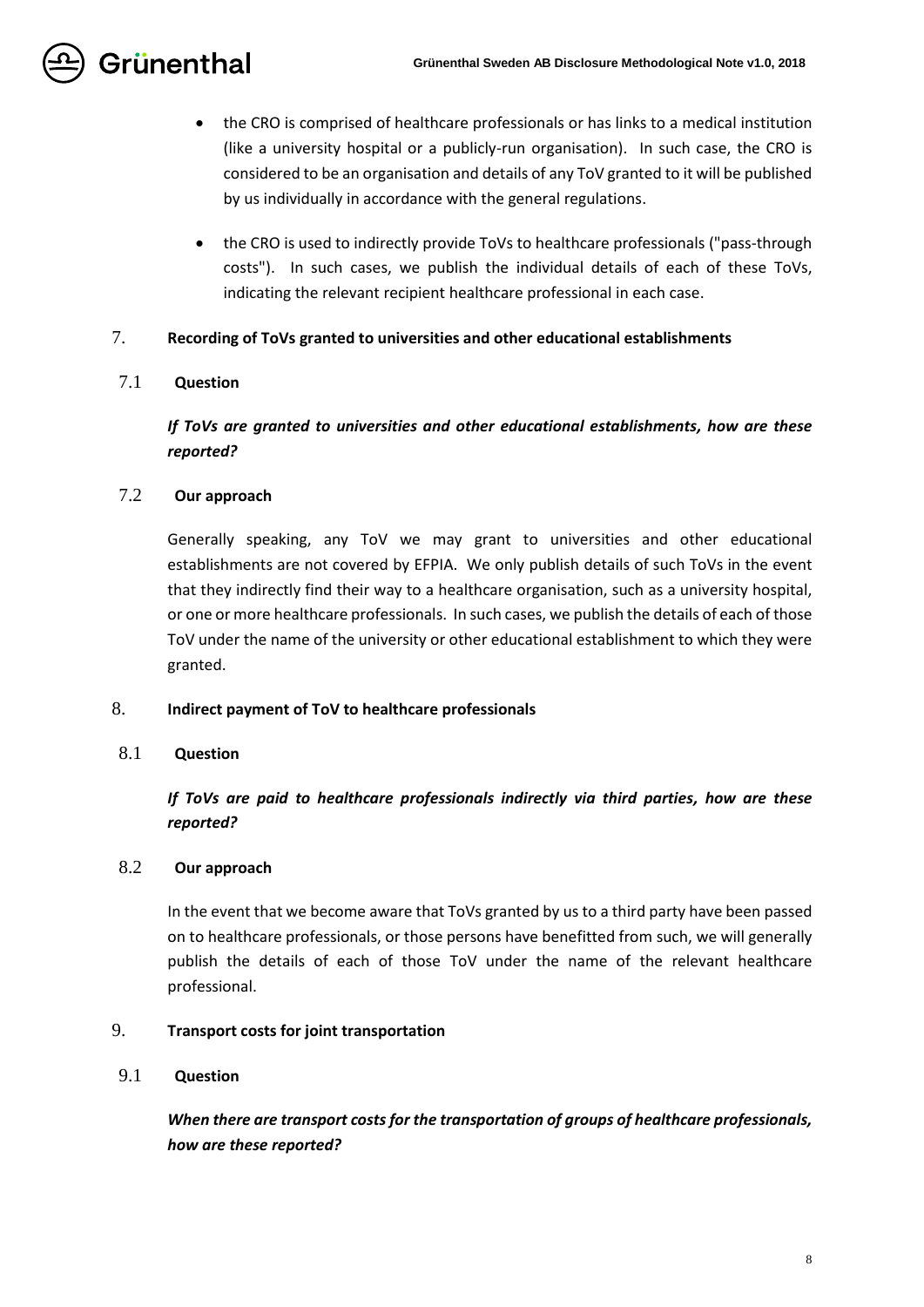

### 9.2 **Background**

Grünenthal is committed to transparently disclosing as much information with regards travel as possible.

## 9.3 **Our approach**

When exact costs can be assigned to an individual, this will be done so and reported against that individual. In the event that there is a group cost, and a breakdown of costs per individual cannot be determined, the aggregated cost will be divided amongst the group and the proportion of cost assigned to each individual; this will be disclosed accordingly.

## <span id="page-8-0"></span>**III. QUESTIONS ON THE DATA FORMS**

#### <span id="page-8-1"></span>1. **Donations – publication of ToV granted to hospitals or clinics**

#### 1.1 **Question**

#### *When donations are made to hospitals or clinics, how are these reported?*

## 1.2 **Examples**

It is possible in this case that the donation will be made to a hospital or clinic as a whole, or to a department or unit within that institution, such as the oncology unit.

## 1.3 **Our approach**

In the event that the donation is clearly intended for a specific department or unit within a hospital, we will publish details of the donation and against the specific department. In the event that the donation is made to the hospital as an entity, we will publish the details against the name of the hospital.

Grants and donations to patient organisations are disclosed separately on our website [www.grunenthal.se.](http://www.grunenthal.se/) We additionally disclose other corporate donations to charitable organisations and our local community that are neither HCOs nor patient organisations on our website in the interests of transparency.

## 1.4 **Question**

#### *When ToVs are made in relation to sponsoring agreements, how are these reported?*

## 1.5 **Background**

When ToVs are made in relation to sponsoring of events, these are reported within the 'Sponsorship agreements with HCOs' section of the report.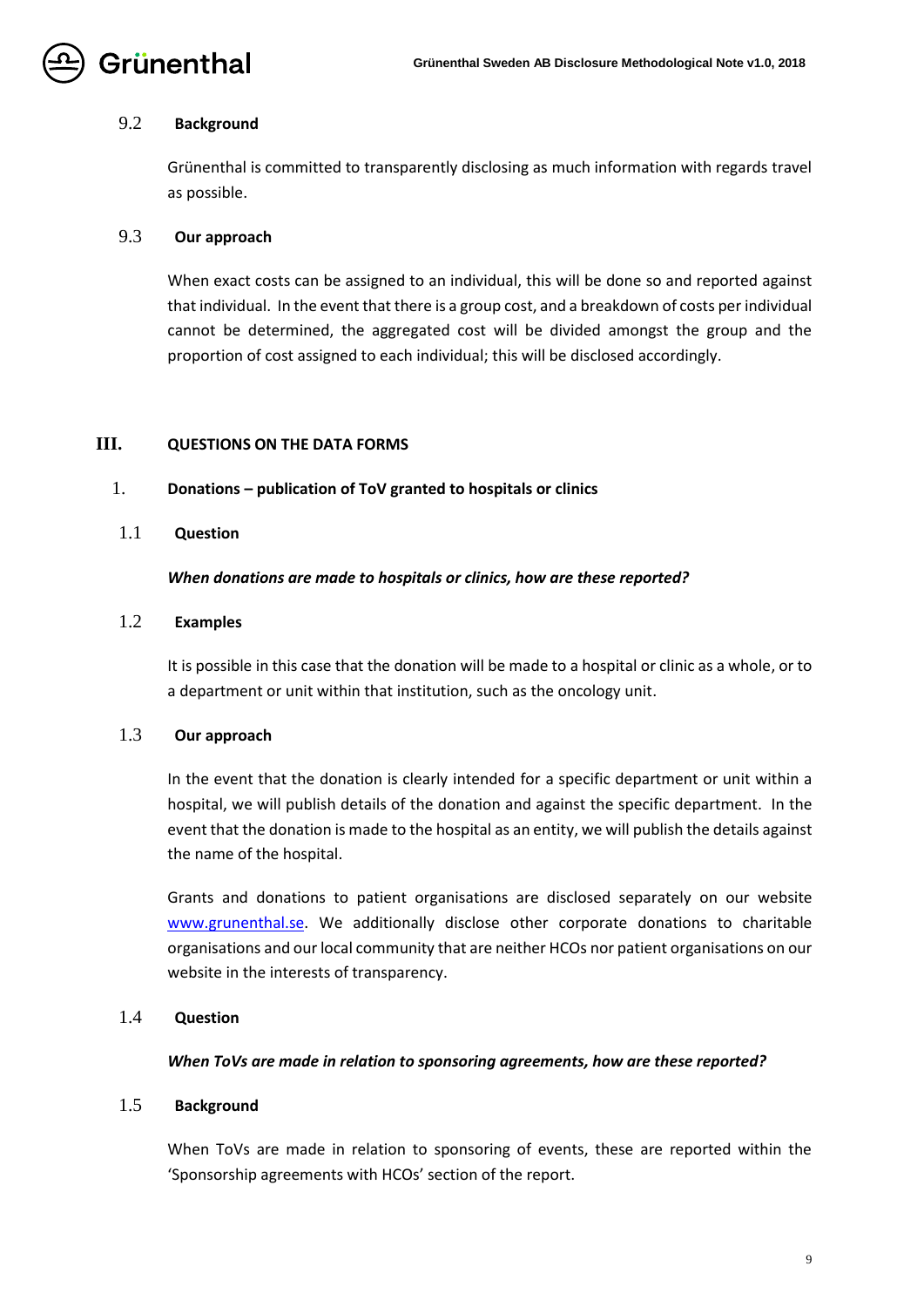

## 1.6 **Our approach**

The related ToV is published in the reporting period when the payment was made, even if the related activity (i.e. sponsored event) took place in another year.

#### <span id="page-9-0"></span>2. **Continuous professional development events – definition**

## 2.1 **Question**

*What do we understand by continuous professional development events?*

#### 2.2 **Our approach**

We classify any conventions, conferences, symposia etc. with a medical or scientific focus, or serving to further the training of healthcare professionals, as continuous professional development events.

## <span id="page-9-1"></span>3. **Continuous professional development events – registration fees**

## 3.1 **Question**

# *How are the fees we have assumed for healthcare professionals or organisations to attend external continuous professional development events reported?*

## 3.2 **Our approach**

We generally publish the payment of registration fees as a ToV to the relevant healthcare professionals in the section devoted to "registration fees". The total amount of such fees assumed during the reporting period is published for each individual healthcare professional.

## <span id="page-9-2"></span>4. **Continuous professional development events – travel and accommodation costs**

## 4.1 **Question**

## *Which costs are published when we assume travel and accommodation costs relating to continuous professional development events?*

## 4.2 **Our approach**

We include all travel and accommodation costs in the report on a named basis unless they are related to group transfers and it is not possible to assign an individual ToV, in which case the total costs are averaged and assigned to each recipient. Accommodation costs for groups of healthcare professionals will be averaged across all supported attendees per night, and may not represent the exact cost of a specific room.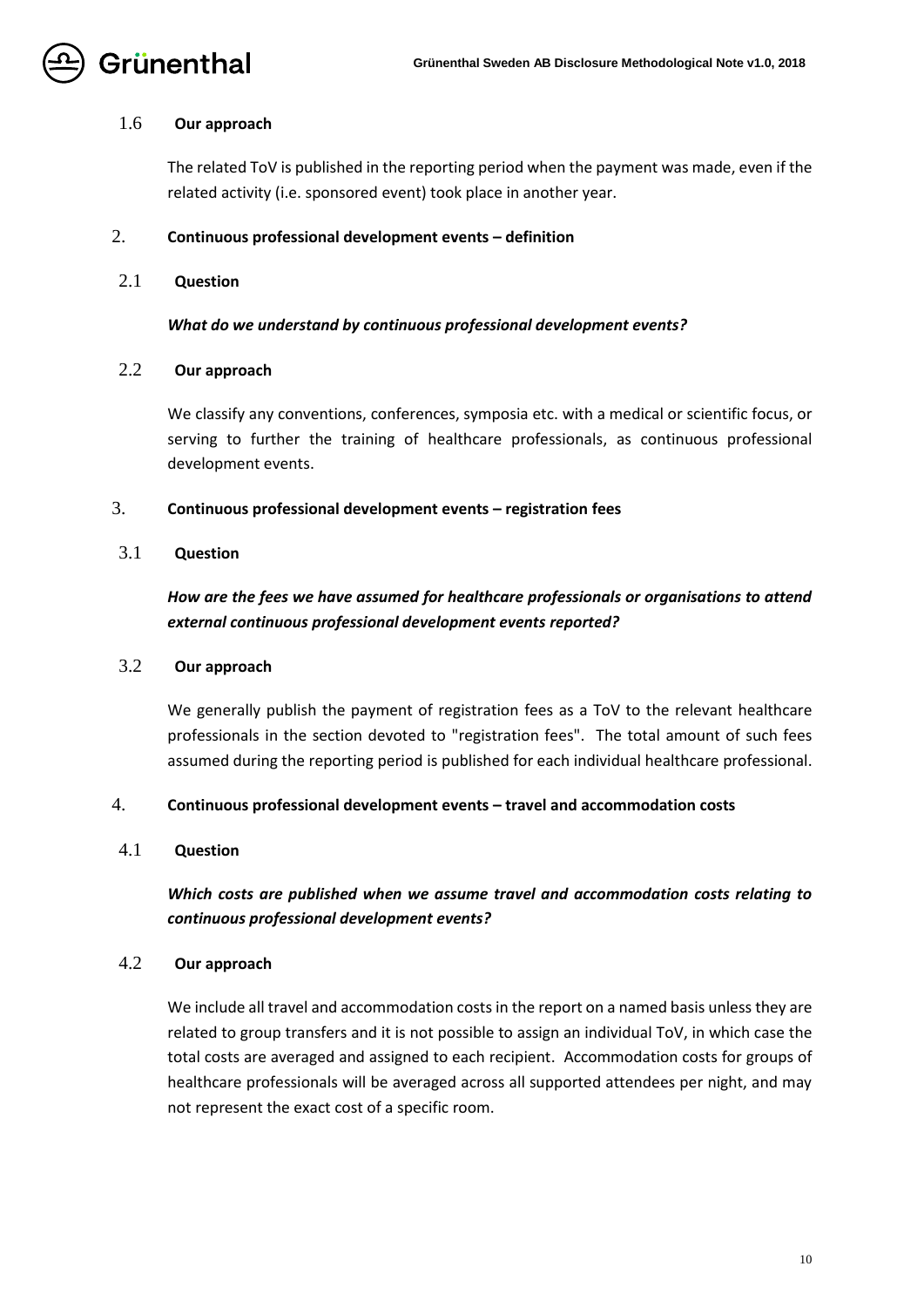

## <span id="page-10-0"></span>5. **Continuous professional development events – organisation by an events agency**

## 5.1 **Question**

*In the event that a continuous professional development event is organised by an events agency, what ToVs are published?*

## 5.2 **Our approach**

If an event (convention, conference, symposium etc.) led by a HCO is organised by an events agency and associated ToVs are paid to that agency, we will publish details of such ToV against the name of the organising responsible body (HCO).

## <span id="page-10-1"></span>6. **Continuous professional development events – costs for internal events**

## 6.1 **Question**

## *How are costs for internal continuous professional development events published?*

## 6.2 **Our approach**

In the event that we charge a registration fee for one of our own internal continuous professional development events and waive it for certain healthcare professionals, we will publish this as a ToV granted to the relevant professional. In the event that we assume the travel and accommodation costs for those persons attending our internal continuous professional development events, details of such will be published specifying the name of the relevant healthcare professional in the category provided for this purpose.

## <span id="page-10-2"></span>7. **Service and consultancy fees – definition**

## 7.1 **Question**

## *Which ToV do we record as service and consultancy fees?*

## 7.2 **Background**

All fees associated with the provision of a service or other consultancy activities (other than those associated with R&D activities) are disclosed within the 'Fee for service and consultancy' section of the report.

## 7.3 **Our approach**

Under the category service and consultancy fees, we record all fees unless they are related to R&D which are disclosed in an aggregate form.